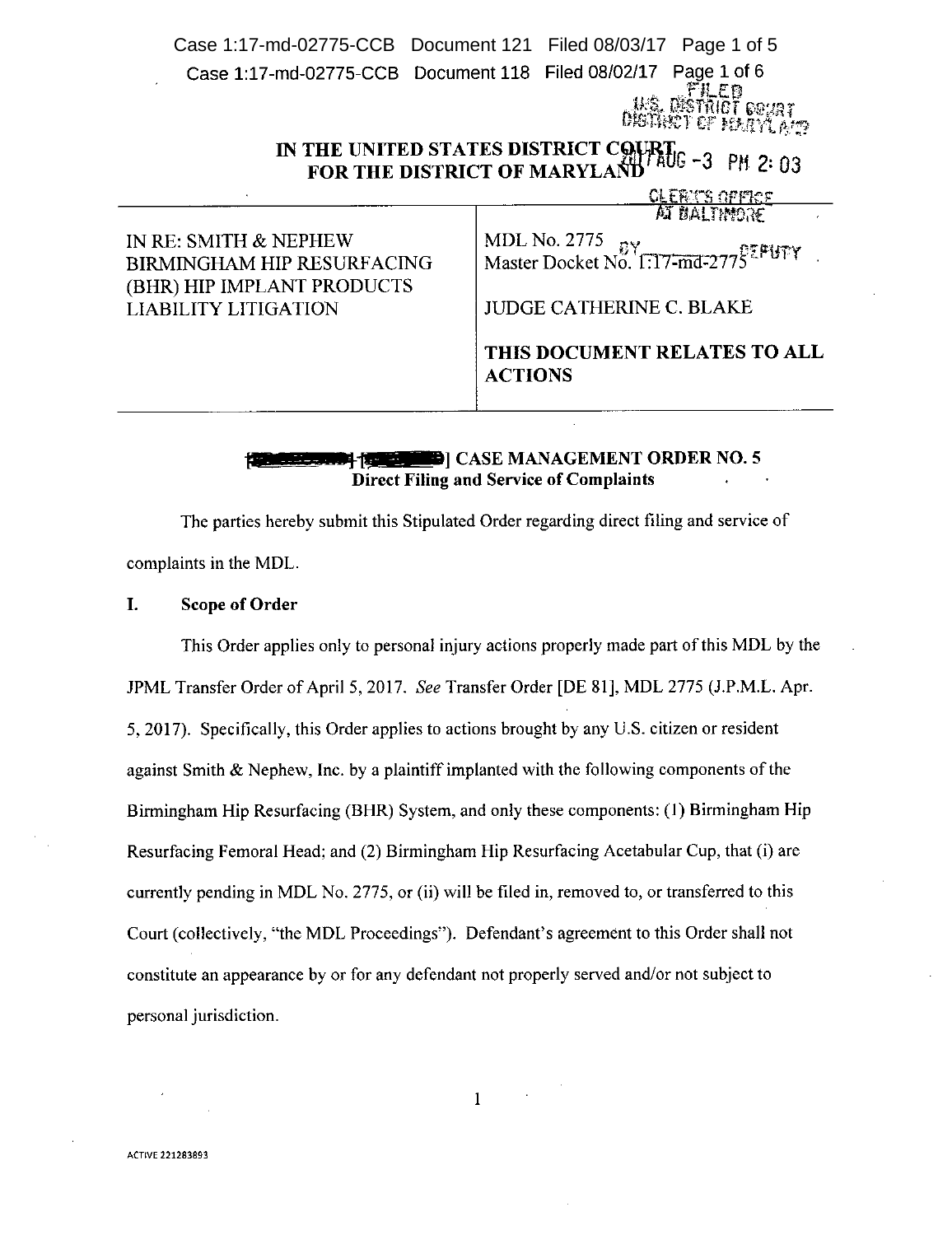Case 1:17-md-02775-CCB Document 118 Filed 08/02/17 Page 2 of 6 Case 1:17-md-02775-CCB Document 121 Filed 08/03/17 Page 2 of 5

#### II. Direct Filing of Cases in MDL 2775

A. Direct Filing. In order to eliminate delays associated with transfer to this Court of cases filed in or removed from other federal district courts to this Court, and to promote judicial efficiency, any plaintiff whose case would be subject to transfer to MDL No. 2775 may file his or her case directly in the MOL Proceedings in the District of Maryland, 17-md-2775, by service of a Short Form Complaint pursuant to Case Management Order No. 3 and by opening a new civil action pursuant to Case Management Order No. 5, Section H Electronic Filing (hereinafter, "Direct-Filed Cases").

B. Pretrial Proceedings Only; No *Lexecon* Waiver. Each case filed directly in the MOL Proceedings by a plaintiff who resides in a federal district other than the District of Maryland will be filed in the MOL Proceedings for purposes of pretrial proceedings, consistent with the Judicial Panel on Multidistrict Litigation's April 5, 2017 Transfer Order ("Transfer Order"). The parties agree that this Order does not constitute a waiver under *Lexecon, Inc.* v. *Milberg Weiss Bershad Hynes* & *Lerach,* 523 U.S. 26 (1998) by either party.

C. Transfer for Trial to Federal District Court of Proper Venue. Defendant will not challenge the venue of any Direct-Filed Case. Upon the completion of pretrial proceedings consistent with the Transfer Order, this Court pursuant to 28 U.S.C.  $\S 1404(a)$ , will transfer Direct-Filed Cases to the federal district court in the district of proper venue as defined by 28 U.S.c. S 1391, which could include the district where the plaintiff allegedly was injured by the BHR System, or where the plaintiff resides at the time of such transfer. The parties will jointly advise the Court of the district to which each Direct-Filed Case should be transferred, and in the event the parties are unable to agree on a district of proper venue for the case, defendant reserves its right to file a motion under 28 U.S.C. sI404(a). Nothing contained in this Order shall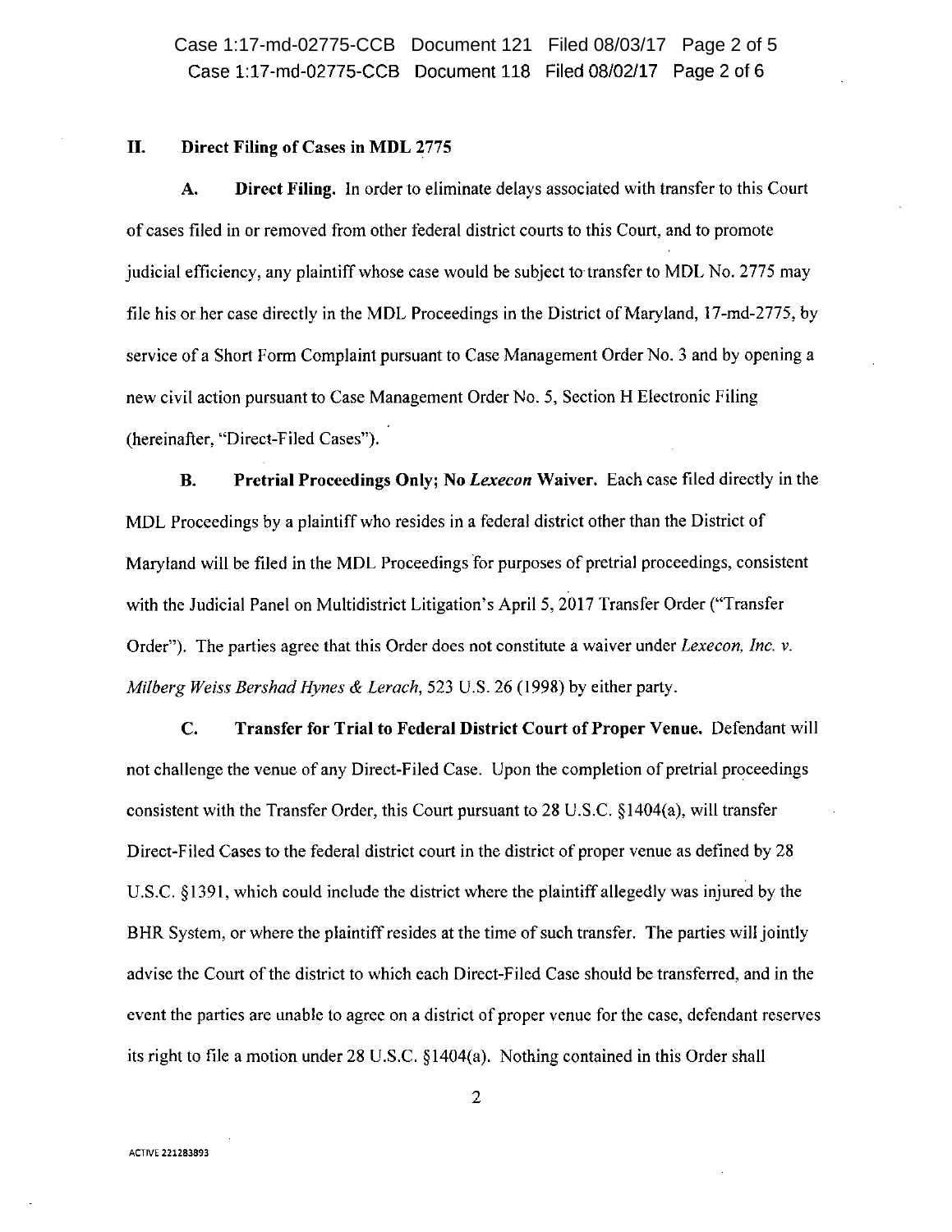## Case 1:17-md-02775-CCB Document 118 Filed 08/02/17 Page 3 of 6 Case 1:17-md-02775-CCB Document 121 Filed 08/03/17 Page 3 of 5

preclude the parties from agreeing, at a future date, to try cases filed pursuant to this Order in the District of Maryland.

D. Choice of Law. Filing a case directly in MDL No. 2775 pursuant to this Order will not determine the choice of law, including the statute of limitations. Any choice of law principles will be decided at a later date.

E. No Concession as to Jurisdiction or Proper Venue. The inclusion of any action in the MDL Proceedings, whether such action was or will be filed originally or directly in the District of Maryland, shall not constitute a determination by this Court that jurisdiction or venue is proper in this district.

F. Motions. Nothing in this Order shall be construed as a waiver of defendant's

right to move to remand any cases directly filed in the MDL Proceeding or to move to dismiss

any and all causes of action in any Direct-Filed Complaint.

G. Caption. Complaints in Direct-Filed Cases shall bear the following caption:

## IN THE UNITED STATES DISTRICT COURT FOR THE DISTRICT OF MARYLAND

| IN RE: SMITH & NEPHEW<br>BIRMINGHAM HIP RESURFACING<br>(BHR) HIP IMPLANT PRODUCTS<br>LIABILITY LITIGATION | <b>MDL</b> No. 2775<br>Master Docket No. 1:17-md-2775<br><b>JUDGE CATHERINE C. BLAKE</b> |
|-----------------------------------------------------------------------------------------------------------|------------------------------------------------------------------------------------------|
| JOHN DOE,                                                                                                 | <b>DIRECT-FILED SHORT FORM</b>                                                           |
| Plaintiff,                                                                                                | <b>COMPLAINT</b><br>PURSUANT TO CASE MANAGEMENT<br><b>ORDER NO.</b>                      |
| VS.                                                                                                       |                                                                                          |
| XYZ CORPORATION.                                                                                          | Civil Action No.:                                                                        |
| Defendant.                                                                                                |                                                                                          |

3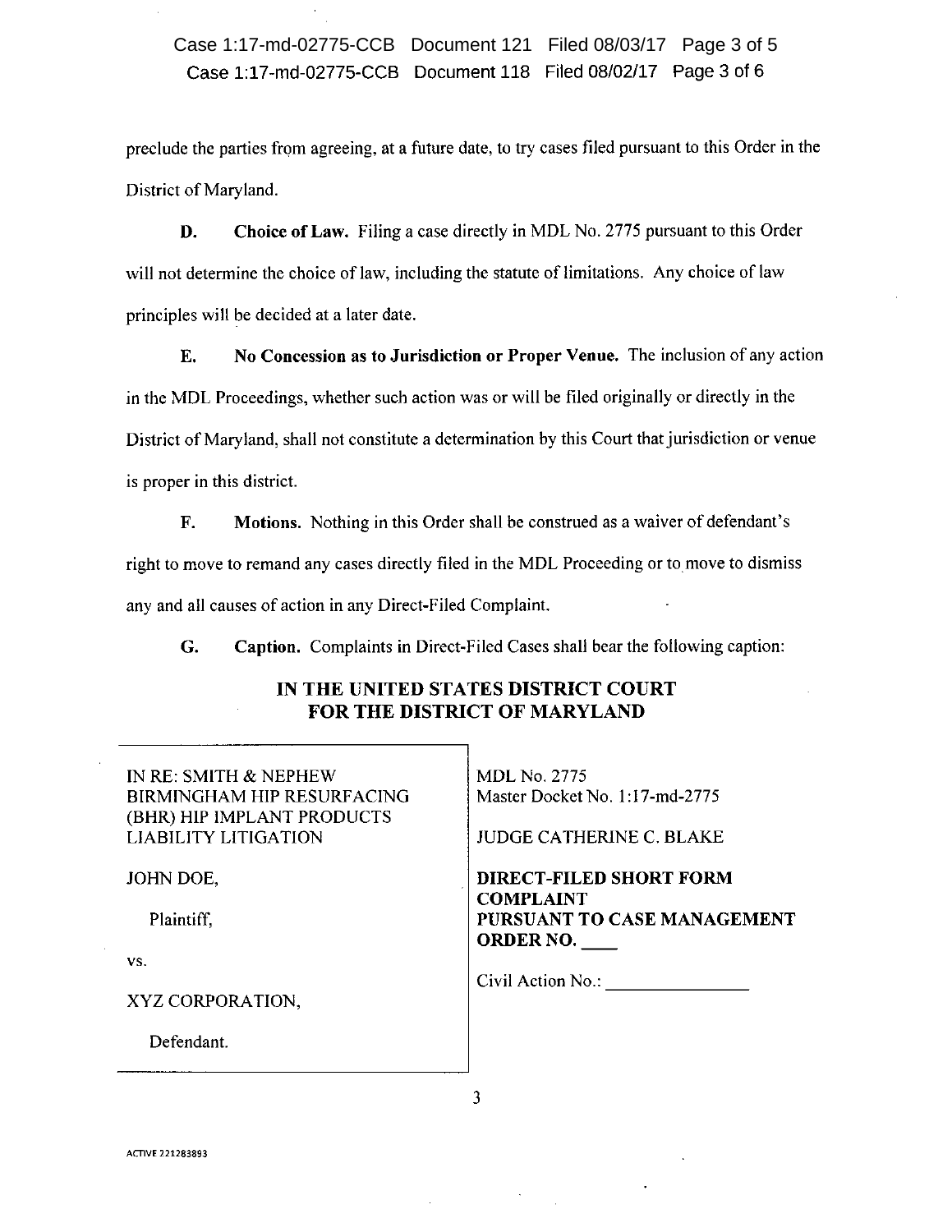## Case 1:17-md-02775-CCB Document 118 Filed 08/02/17 Page 4 of 6 Case 1:17-md-02775-CCB Document 121 Filed 08/03/17 Page 4 of 5

**H. Electronic Filing.** All complaints must be filed electronically absent extraordinary circumstances. Prior to any attorney filing a Direct-Filed Case, that attorney must file a notice of appearance in MDL No. 2775 and obtain a District of Maryland CM/ECF login name and password by submitting a motion for admission pro hac vice in an MDL case. Instructions for doing so can be found on the Court's website at

[www.mdd.uscourts.gov/multidistrict](http://www.mdd.uscourts.gov/multidistrict) -litigation-pro-hac- vice-admission. Other than this modification, the normal local filing requirements will apply. *See* Local Rules of the United States District Court for the District of Maryland, available at

<http://www.mdd.uscourts.gov/local-rules.> These rules include, but are not limited to, the following specifics:

- I. Civil Cover Sheet. A civil cover sheet, indicating that the new matter is related to the MDL Proceedings *(i.e.,* MDL No. 2775), must be filed with the complaint.
- 2. Signature Block. When electronically filing the pleadings, the signature block shall follow the format below:

RESPECTFULLY SUBMITTED,

*lsi* Jane Doe Jane Doe NAME OF LAW FIRM ADDRESS TELEPHONE FAX [EMAIL@EMAIL.com](mailto:EMAIL@EMAIL.com) Bar Identification No.: *Attorney for Plaintiff*

**ACTIVE 221283893**

4